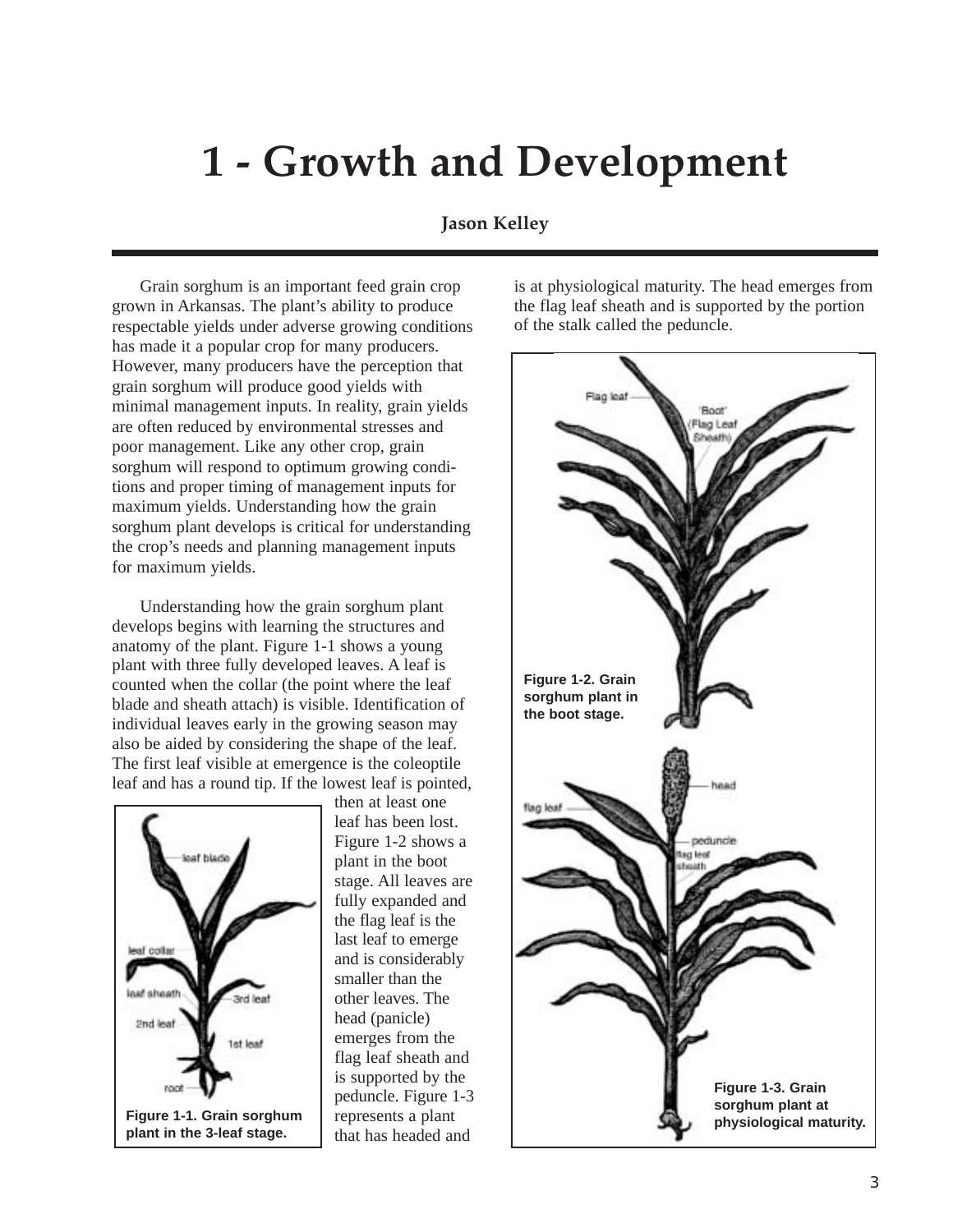# **Growth Stages**

Grain sorghum goes through three distinct stages of development after emergence – seedling development, panicle initiation and reproduction. The time required for the plant to go through each stage is dependent upon hybrid maturity and temperatures encountered during the growing season. In Arkansas, the plant will spend approximately 35 days in each stage. Grain sorghum planted early in the season when temperatures are still cool will progress through the stages more slowly than grain sorghum planted later in the season when temperatures are warmer. Each growth stage is discussed in detail below.

## **Growth Stage I (Seedling Development)**

The seedling development stage is characterized by vegetative growth. The plant develops leaves and tillers, which ultimately support grain formation and growth. The duration of the Growth Stage I is largely dependent on air temperature and the hybrid maturity. The more leaves formed by the plant, the longer maturity. Early maturity hybrids typically produce 15 leaves per plant, while medium and late maturity hybrids produce 17 and 19 leaves each. The plant can tolerate stress from drought, hail and freezing temperatures in Growth Stage I with little negative effect on grain yields. Sunny days with temperatures below 65°F promote tillering when the plants are in the 4- to 6-leaf stage. Plant densities less than three plants per foot of row promote tillering. Panicles of tillers are often smaller and flower later than those of the main stem. Tillers formed can compensate somewhat for low plant populations.

#### **Growth Stage II (Panicle Initiation)**

The stage begins with panicle initiation and continues to flowering. This growth stage is the period when reproductive structures of the panicle form and the maximum number of seeds per panicle is set. During this period, plants are especially sensitive to any type of stress such as temperature extremes, nutrient deficiencies or water deficits or excess, any of which may reduce the potential seed numbers. It is considered the most critical period for grain production since seed number per plant accounts for 70 percent of the grain yield. The rate of water uptake increases rapidly during this period. If the crop is irrigated, it is important that the crop

not be allowed to stress at the beginning of this stage when the potential number of seeds per plant is being set.

At the boot stage (Figure 1-2) all leaves are now fully expanded, providing maximum light interception. The head has now developed to nearly full size and is enclosed in the flag leaf sheath. Peduncle elongation is beginning and will result in exertion of the head from the flag leaf sheath. Potential head size has been determined. Moisture stress at the boot stage may prevent the head from exerting completely from the flag leaf sheath, which may cause harvest difficulty. The crop will respond favorably to irrigation at this stage. Following the boot stage, the peduncle grows rapidly extending the head through the flag leaf sheath.

#### **Growth Stage III (Reproduction)**

The final growth stage begins with flowering and continues until physiological maturity. Flowering begins when yellow anthers appear at the tip of the head five to seven days after head exertion. Over the next four to nine days, anther development progresses down the head. The plant is considered at half bloom when flowering has progressed half way down the head. Many grain sorghum hybrids grown in Arkansas require approximately 75 days from emergence for the plant to reach half bloom. The most critical time for water begins about one week before head emergence or the boot stage and continues through two weeks past flowering.

Scouting for sorghum midge is critical at flowering. One midge per head can lower grain yield 10 to 20 percent. After flowering, seed development begins and progresses through development stages of milk, soft dough, hard dough and physiological maturity over a 25 to 45 day period after flowering, depending on hybrid and growing conditions. Kernels reach their maximum volume approximately 10 days after flowering during the milk stage. The seed is soft and a white milky fluid appears when the seed is squeezed. The soft dough stage occurs approximately 15 to 25 days after flowering when 50 percent of the seed weight has been accumulated and little to no fluid appears when the seed is squeezed. The grain is very susceptible to bird and head webworm feeding during the soft dough stage. When the seed is in the hard dough stage, the grain cannot be squeezed with the